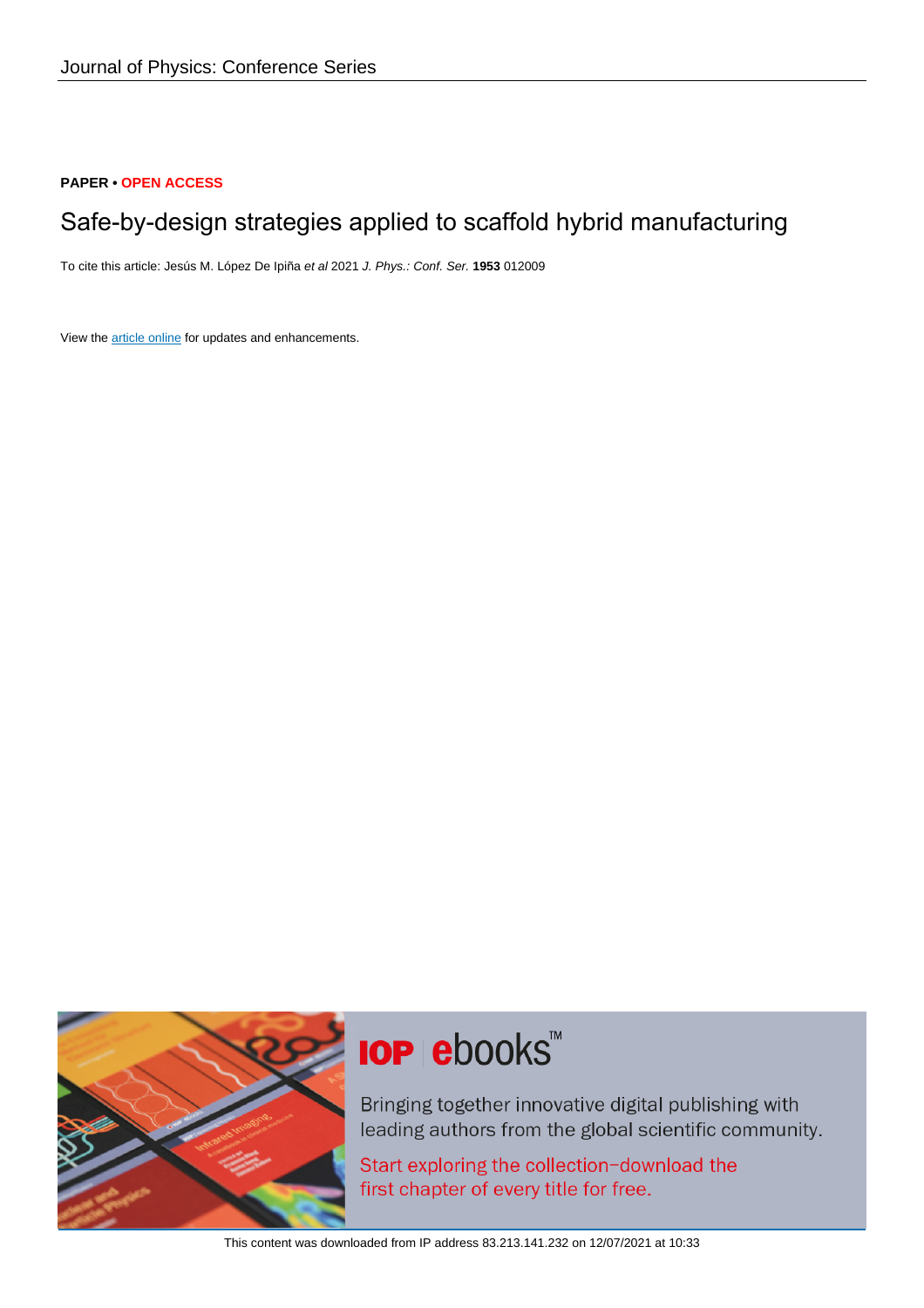# **Safe-by-design strategies applied to scaffold hybrid manufacturing**

# Jesús M. López de Ipiña<sup>1</sup>, Celina Vaquero<sup>1</sup>, Ainhoa Egizabal<sup>2</sup>, Alessandro Patelli<sup>3</sup>, **Lorenzo Moroni**<sup>4</sup>

<sup>1</sup>TECNALIA Research and Innovation - Basque Research and Technology Alliance (BRTA), Parque Tecnológico de Alava, 01510 Miñano/Spain

2 TECNALIA Research and Innovation - Basque Research and Technology Alliance (BRTA), Parque Científico y Tecnológico de Gipuzkoa, Mikeletegi Pasealekua 2, 20009 Donostia-San Sebastián/Spain

3 University of Padova, Via 8 Febbraio 2, 35122 Padova/Italy

4 Maastrich University - Institute for Technology - Inspired Regenerative Medicine, Universiteitssingel 40, 6229 ER Maastricht/The Netherlands

E-mail: jesus.lopezdeipina@tecnalia.com

**Abstract**. The EU-project FAST (GA 685825) has developed a 3D printer machine prototype for the manufacture of bone implants (scaffolds), by merging masterbatches of biodegradable polymer poly(ethylene oxide)terephthalate/poly(butylene terephthalate) [PEOT/PBT] doped with nanofillers [reduced graphene oxide (rGO), hydroxyapatite (HA) and magnesium aluminium hydroxide ciprofloxacin hydrotalcite (LDH-CFX)], and atmospheric plasma technology. This paper focus on the safe design strategies identified by FAST to address the risk to health resulting from the potential airborne emission of nano-objects and their aggregates and agglomerates (NOAAs) by the 3D printer prototype, which might result in occupational exposures by inhalation. The work also includes measurements of airborne emissions and occupational exposures carried out during the verification stage of the prototype design. Nanofillers particles (rGO, n-HA, LDH-CFX) were not observed, neither at source nor in the working area, suggesting no release of free nanofillers to the air one they have been embedded in the polymer masterbatch. Additionally, the exposure in the workplace was far below the selected Occupational Exposure Levels (OELs), for total particle number concentration (PNC), dust, elemental carbon (EC) and volatile organic compounds (VOCs). The results showed that, when working with the current prototype in normal operation (for its intended use) and with controls enabled [enclosure with the doors closed and Local Exhaust Ventilation (LEV) activated], the emission from the machine and the worker's exposure to NOAAs are well controlled.

#### **1. Motivation**

The EU-project FAST [1] developed a 3D printer machine prototype for the manufacture of bone implants (scaffolds), highly customized to the patient at affordable cost. These artificial bones are made of a polymer composite enforced by a specific treatment of the implant's surface. Target fields of application of FAST scaffolds include treatment after bone trauma, tumour, infection, and non-union after fracture.

Content from this work may be used under the terms of theCreative Commons Attribution 3.0 licence. Any further distribution of this work must maintain attribution to the author(s) and the title of the work, journal citation and DOI. Published under licence by IOP Publishing Ltd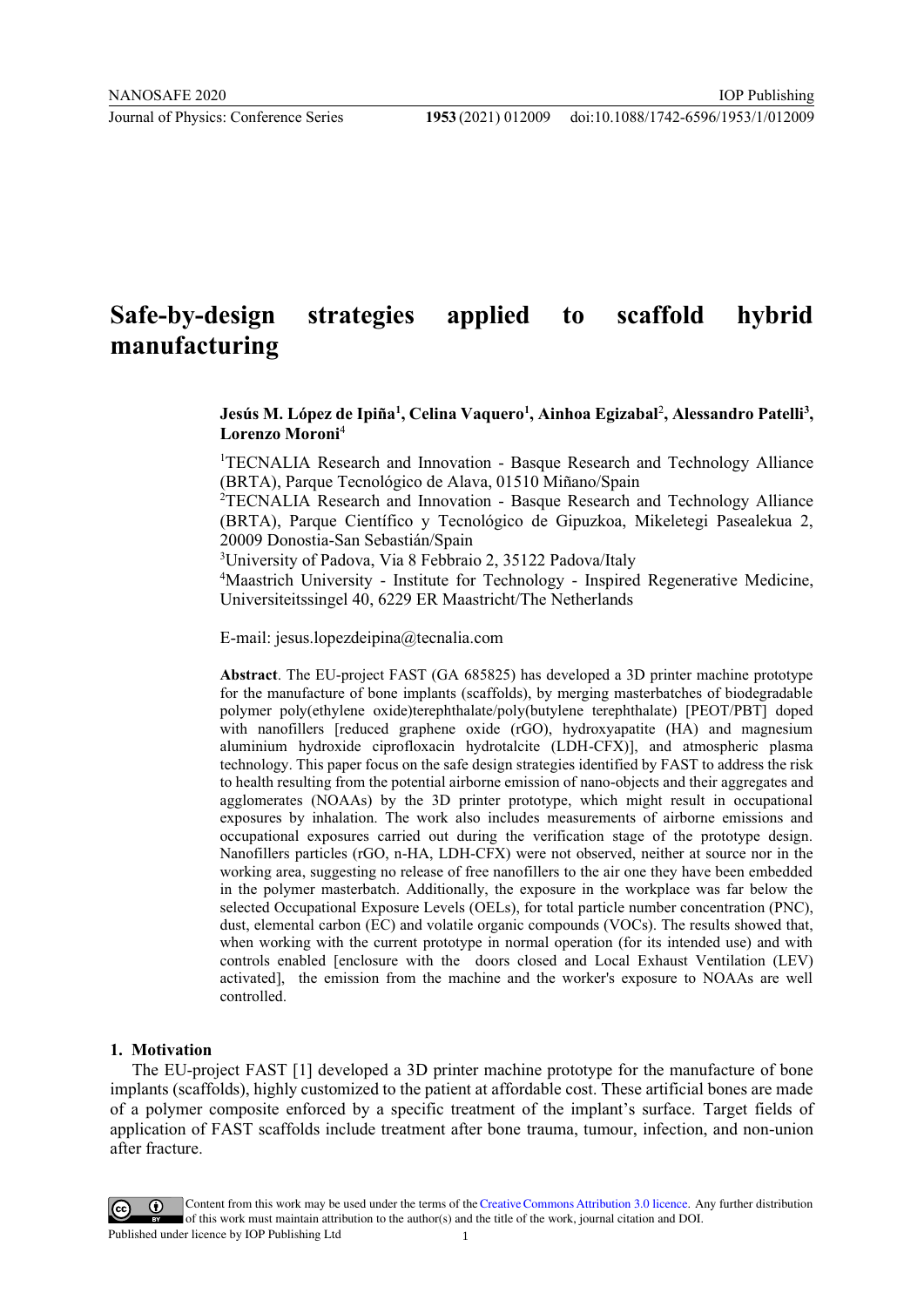The most relevant nano-specific risk associated with the new FAST 3D printing prototype is the potential emission into the air of aerosols containing NOAAs, during the manufacture of scaffolds, as well as during other machine life cycle operations, such as maintenance, cleaning and adjustment. This can result in occupational inhalation exposures of NOAAs by workers. The source of potential airborne NOAAs are the nanofillers processed by the machine for the manufacture of scaffolds: reduced graphene oxide (rGO), hydroxyapatite (nHA) and magnesium aluminium hydroxide ciprofloxacin hydrotalcite- (LDH-CFX). In addition to NOAAs, other nanoparticulate contaminants and volatile organic compounds (VOCs) can be also emitted during the manufacturing process.

This paper focus on the safe design strategies identified by FAST to address the risk to health resulting from the potential airborne emission of NOAAs by the 3D printer prototype, which may result in occupational exposures by inhalation. The work also includes measurements of airborne emissions and occupational exposures, carried out by the project for the verification of the prototype design.

#### **2. Introduction**

Additive Manufacturing (AM) - also known as 3D Printing - is a manufacturing process that uses AM machinery - also known as 3D Printers - to make parts from 3D model data, usually layer upon layer [2,3]. The FAST 3D printer prototype is based on 3D fiber deposition, which is an extrusion-based AM technology [2]. Here, a polymer filament is heated and extruded through a nozzle to create an object. During the extrusion, the polymer filament is heated and degraded, producing a release of ultrafine particles (size less than 100 nm) and organic chemicals into the air. At FAST, 3D printing is combined with plasma in a single machine prototype. The plasma process is a well-known method for the synthesis of nanoparticulate powders. The ionized gases in the plasma produce decomposition reactions which lead to the formation of nanoparticles.

In recent years, AM processes and their possible health effects are attracting attention due to the increased use of this type of manufacturing machinery. With regard to extrusion-based 3D printers, the state of the art shows that heated filaments emitted large numbers of very small particles and volatile organic chemicals which could be breathed in [4,5,6,7,8,9,10,11,12,13,14,15,16,17,18,19,20,21,22]. Characteristics of these airborne emissions are variable, depending on the type of filament, materials involved, printer process, temperature and nozzle design amongst others [9,10,16,23]. The most common hazard associated was inhalation exposure, followed by dermal exposure [16,24]. The studies also showed that control measures as enclosures with air extraction reduce effectively the emissions [16,18,25,26,27]. To the best of our knowledge, we have not found a systematic research studying the emissions and exposures of 3D printers, combining printing and plasma stages, and using PEOT/PBT doped with nanofillers.

Manufacturers of 3D printers must ensure the compliance with the Machinery Directive (MD) [28], before placing them on the EU market. In particular, the essential health and safety requirement (EHSR) 1.5.13, refers to "the "*emissions of hazardous materials and substances produced by machinery*", where potential NOAAs air emissions as well other conventional pollutant emissions (e.g. VOCs, dust) are included. The FAST prototype is excluded from the application of the MD, until its placed on the market and/or put into service.

Besides the MD, other EU regulations may apply to the FAST-3D prototype, such as EU legislation on Medical Devices and chemicals, amongst others. In particular, AM machinery can be used to manufacture medical devices, which are within the scope of the Directive on Medical Devices [29]. This is the case of FAST, and consequently the scaffolds manufactured by the 3D printer must also meet the requirements of this legislation before being placed on the market. Finally, in the field of professional use of 3D printing machinery by workers at work, the OHS Directives apply.

Currently, European AM machinery manufacturers are supporting the design of 3D printers on general safety of machinery harmonized standards, because there is not yet a specific "type-c" standard on AM machinery [30]. In this sense, some non-harmonized standards published or under development by ISO/TC 261, CEN/TC 448 and ASTM/F42 technical standardization committees on AM, are also highly relevant, in particular those referring to health and safety issues of this technology [31,32,33].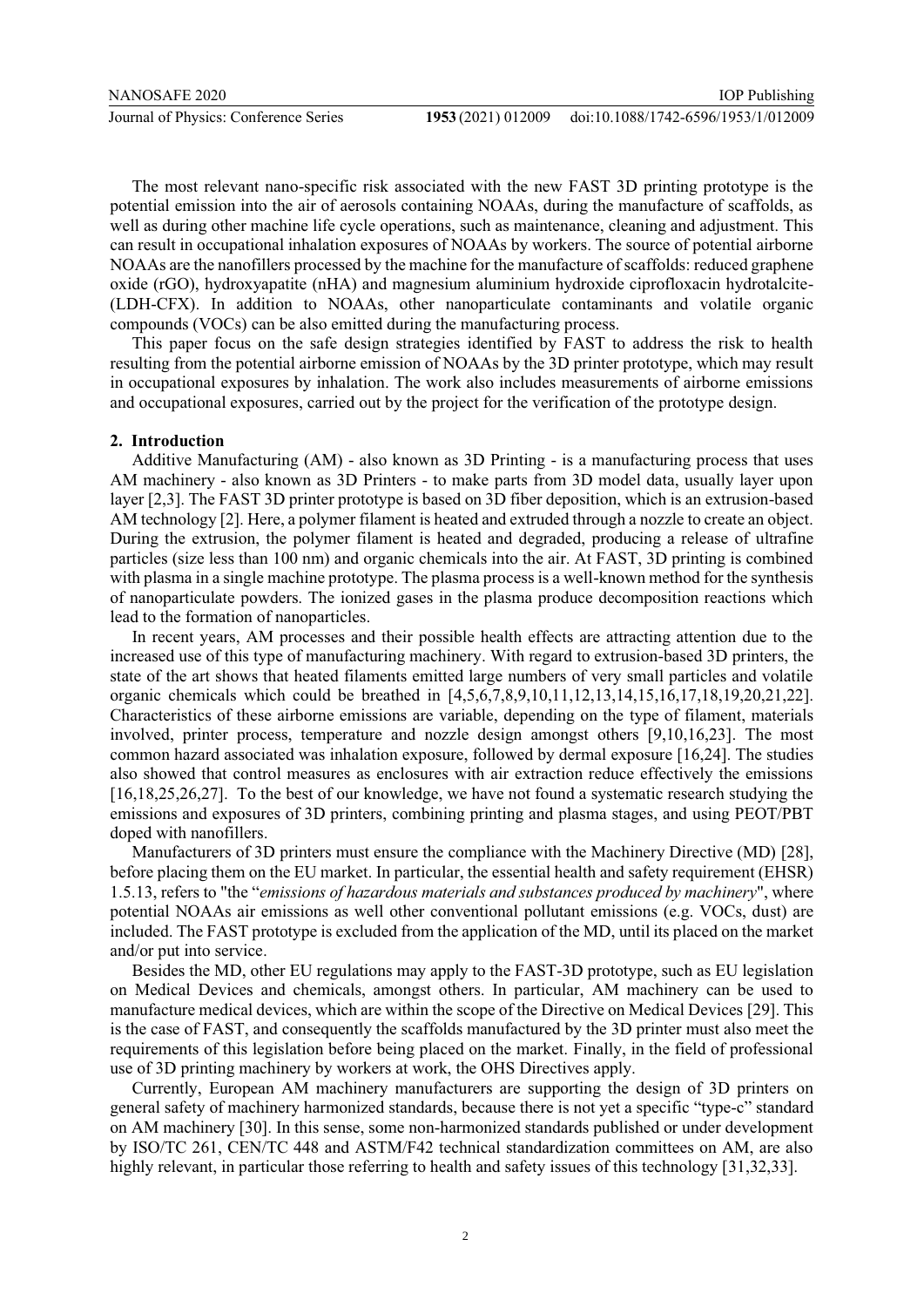## **3. Methodological approach**

#### *3.1 The FAST 3D prototype*

The FAST 3D prototype manufacture scaffolds, by merging masterbatches of biodegradable polymer poly(ethylene oxide)terephthalate/poly(butylene terephthalate) [PEOT/PBT] doped with nanofillers [reduced graphene oxide (rGO), hydroxyapatite (HA) and magnesium aluminium hydroxide ciprofloxacin hydrotalcite (LDH-CFX)], and atmospheric plasma technology.

The prototype is based on 3D fiber deposition using material extrusion (ME). In this AM process, the biopolymer filament (PEOT/PBT) doped with nanofillers, is heated and extruded through a pressurized nozzle into the form of filaments, which solidify onto the build platform to construct the scaffold, layer upon layer. A relevant novelty of the FAST prototype is the combination of the scaffold printing and its subsequent functionalization by plasma, in a single machine. Plasma coating produces extremely thin layers that give coated scaffolds special properties.

The prototype includes two main modules: 1) the print pen module, a single-screw extruder system with two inlet reservoirs that contains the polymer nanocomposites (pellets); and 2) the plasma jet module, allowing the surface chemical functionalization of scaffolds. The prototype is enclosed in a methacrylate box, with local extraction ventilation (LEV) to avoid the release of fumes and particles to the lab (Figure 1).

The operating procedure consists of two main stages: 1) Printing stage: the process starts by heating the printer prototype previously filled with the masterbatches, for some minutes. When the printing temperature set point is arrived, the scaffold printing is performed for around 10 minutes. The LEV is off during this stage and the frontal door is sometimes opened for readjustments; 2) Plasma stage: once the scaffold is finished, the flow of plasma gases starts  $(N_2/Ar, 3-Aminopropyl$  trimethoxysilane precursor, APTMS) and the plasma is ignited. The plasma jet is located on the top of the printed for one minute; later the plasma jet is running over the scaffold surface for 5 minutes for functionalization. In this stage, the LEV is on and the door is kept closed during all the process. At the end of the day, the different printer parts are cleaned.

The FAST prototype is currently installed in a research laboratory at Maastricht University, with controlled mechanical ventilation and a room temperature of 22 ºC.



**Figure 1**. The FAST-3D prototype showing the two manufacturing modules, the print head and the plasma jet (left); and the enclosure box and the Local Exhaust Ventilation system – LEV (right).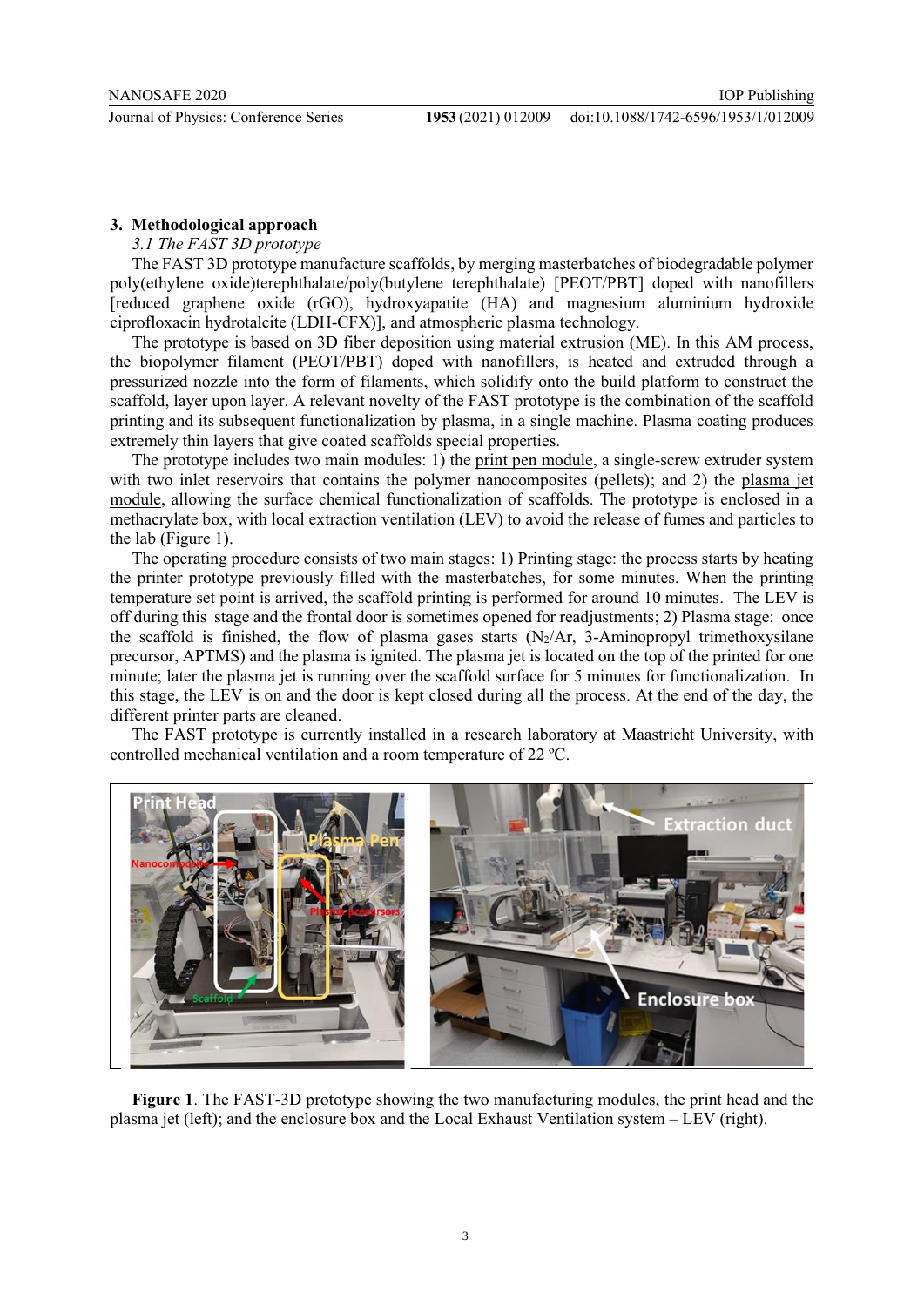#### *3.2 Toxicity of nanofillers and masterbatches*

The toxicology of nanofillers and masterbatches doped with them were studied by the project. rGO was the most toxic of the four nanofillers evaluated (see Table 1). The results also showed that the risks derived from the use of masterbatches were lower. Table 2 shows that the viability of MR5, Hep G2, THP1 and 3T3 cells exposed to net extracts of most of the masterbatches was higher than 70%. According to EN ISO 10993-5 [34], a reduction of cell viability for the highest concentration of the sample extract (100% extract) by more than 30%, is considered a cytotoxic effect. Although rGO was the most toxic of the four nanofillers analysed, the results suggest that once incorporated in the masterbatch, the risk derived from its use in the manufacturing process was greatly reduced (Table 2).

Further information on the toxicity of nanofillers and masterbatches evaluated by FAST can be found in references [35] and [36]. In addition, considerations about cell toxicity upon polymer degradation can be also found in reference [37].

**Table 1**. Toxicity assessment of nanofillers: summary of results obtained in some cytotoxicity assays (WST-1: WST-1 assay; NRU: Neutral Red Uptake assay; IC50: half maximal inhibitory concentration)

|                    |      |                        |      |      | <b>Toxicity evaluation assay</b> |       |                       |                 |
|--------------------|------|------------------------|------|------|----------------------------------|-------|-----------------------|-----------------|
|                    |      | WST1 $(IC50 \mu g/ml)$ |      |      |                                  |       | NRU (IC50 $\mu$ g/ml) |                 |
| <b>Nanofillers</b> | MR5  | HepG2                  | THP1 | 3T3  | MR5                              | HepG2 | THP1                  | 3T <sub>3</sub> |
| HA                 | 303  | 482                    | >500 | >500 | >500                             | >500  | >500                  | >500            |
| ZrP                | >500 | >500                   | >500 | >500 | >500                             | >500  | >500                  | >500            |
| LDH                | >500 | 338                    | 100  | >500 | >500                             | >500  | >500                  | >500            |
| rGO                | 22   | >500                   | 5    | >500 | 368                              | 246   | 63                    | >500            |

**Table 2**. Toxicity assessment of masterbatches: summary of results obtained in some cytotoxicity assays (WST-1: WST-1 assay; NRU: Neutral Red Uptake assay)

|                    |     |                                         | <b>Toxicity evaluation assay</b> |                 |     |                                               |      |                 |
|--------------------|-----|-----------------------------------------|----------------------------------|-----------------|-----|-----------------------------------------------|------|-----------------|
|                    |     | WST1 (% viability after exposing to net |                                  |                 |     | NRU $\frac{6}{6}$ viability after exposing to |      |                 |
|                    |     | extract)                                |                                  |                 |     | net extract)                                  |      |                 |
| <b>Masterbatch</b> | MR5 | HepG2                                   | THP1                             | 3T <sub>3</sub> | MR5 | HepG <sub>2</sub>                             | THP1 | 3T <sub>3</sub> |
| LDH-CFX 5%         | >70 | >70                                     | >70                              | >70             | >70 | >70                                           | >70  | >70             |
| LDH-CFX $10\%$     | >70 | >70                                     | >70                              | >70             | >70 | >70                                           | >70  | >70             |
| LDH-CFX 20%        | >70 | >70                                     | >70                              | >70             | >70 | >70                                           | >70  | >70             |
| $ZrP-GTM 5%$       | >70 | >70                                     | >70                              | >70             | >70 | >70                                           | >70  | >70             |
| $ZrP-GTM 10%$      | >70 | >70                                     | >70                              | >70             | >70 | >70                                           | >70  | >70             |
| $ZrP-GTM 20%$      | >70 | >70                                     | >70                              | >70             | >70 | >70                                           | >70  | >70             |
| rGO $3\%$          | >70 | >70                                     | $70$                             | >70             | >70 | >70                                           | >70  | >70             |
| rGO $10\%$         | >70 | >70                                     | >70                              | >70             | >70 | >70                                           | >70  | >70             |
| rGO $15\%$         | >70 | >70                                     | >70                              | >70             | >70 | >70                                           | >70  | >70             |

#### *3.3 Safe design approach for the FAST 3D printing prototype*

The objective of a safe design of the FAST-3D printer with respect to the risks derived from the emission and exposure to NOAAs, should be to ensure the manufacture of scaffolds, keeping these risks adequately reduced. This objective can be achieved by the elimination of hazards, or by reducing the associated risk.

The map of strategies designed to achieve this objective has been inspired by the safety of machinery harmonized standards EN ISO 12100 and EN ISO 14123-1 [38,39]. This map (Table 3) considers a global safe design approach, where the set of protective measures is the combination of the measures implemented by the designer (part A of the table) and the user (part B).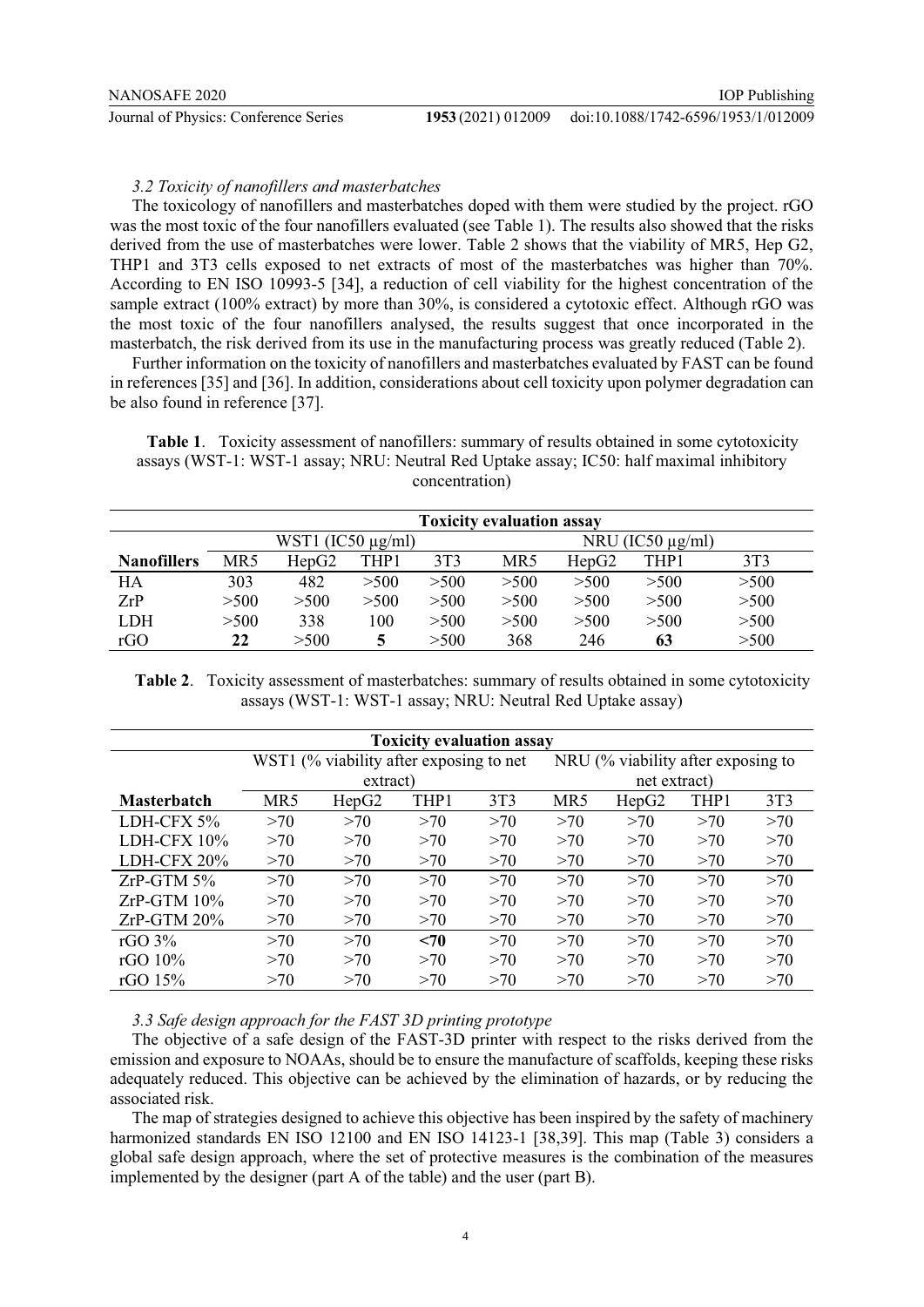#### *3.4 Verification of the prototype*

The verification of the prototype design was done by measuring airborne emissions and occupational exposures in two locations (source and working area), using a combination of portable DRIs for online PNC measurement in the range 10 nm to 10 μm (TSI CPC 3007 and TSI OPS 3330), and filter-based sampling for off-line analysis (total dust, EC, TEM VOCs) (Figure 2).

In general, the measurement strategy was based on the OECD tiered approach [36], by including the collection of information on the toxicology of the nanofillers (rGO, n-HA and LDH-CFX) and process characteristics (Tier 1), as well as the development of a basic measurement campaign using handled devices and filter sampling (Tier 2).



**Figure 2**. Different pictures of the FAST 3D prototype installed in the research laboratory of Maastricht University, showing the deployment of instrumentation for the measurement of emissions and exposures to NOAAs, during the verification stage of the prototype design.

Three tasks were monitored: Task 1 - Scaffold printing, Task 2 - Plasma functionalization and Task 3 - Printer cleaning. Emissions of the machine (inside and outside the enclosure) and occupational exposures (by inhalation) were measured using masterbatches of PEOT/PBT polymer, without nanofiller (control) and filled with rGO, HA and LDH-CFX. Measurements with each masterbatch were repeated twice to monitor and collect samples at the two locations: at source, inside the enclosure, to get information about the emissions from the process; and, in the operator working area, to characterise worker exposure in normal operation. In total, seven complete machine cycles were measured, two (source and work area) for each of the four masterbatches, except for the LDH-CFX, where measurements could only be made at source due to schedule limitations. At source measurements, the inlets to the DRIs and filter samplers were co-located inside the prototype enclosure and the LEV was turned off during all tasks. For working area measurements, the LEV was on during the plasma stage.

In addition to DRI measurements, sets of four simultaneous samples were collected during each of the measured machine cycles. The samples captured for the analysis of the total aerosol mass were collected on 37 mm PVC filters, those destined for the EC analysis on 25 mm pre-treated quartz filters, the samples for TEM on 25 mm polycarbonate filters and, finally, those for the analysis of VOCs in activated carbon tubes (TCA 100/50 mg). The standards used for the offline analysis were NIOSH 0500, NIOSH 5040, and OSHAS 7 [41,42,43].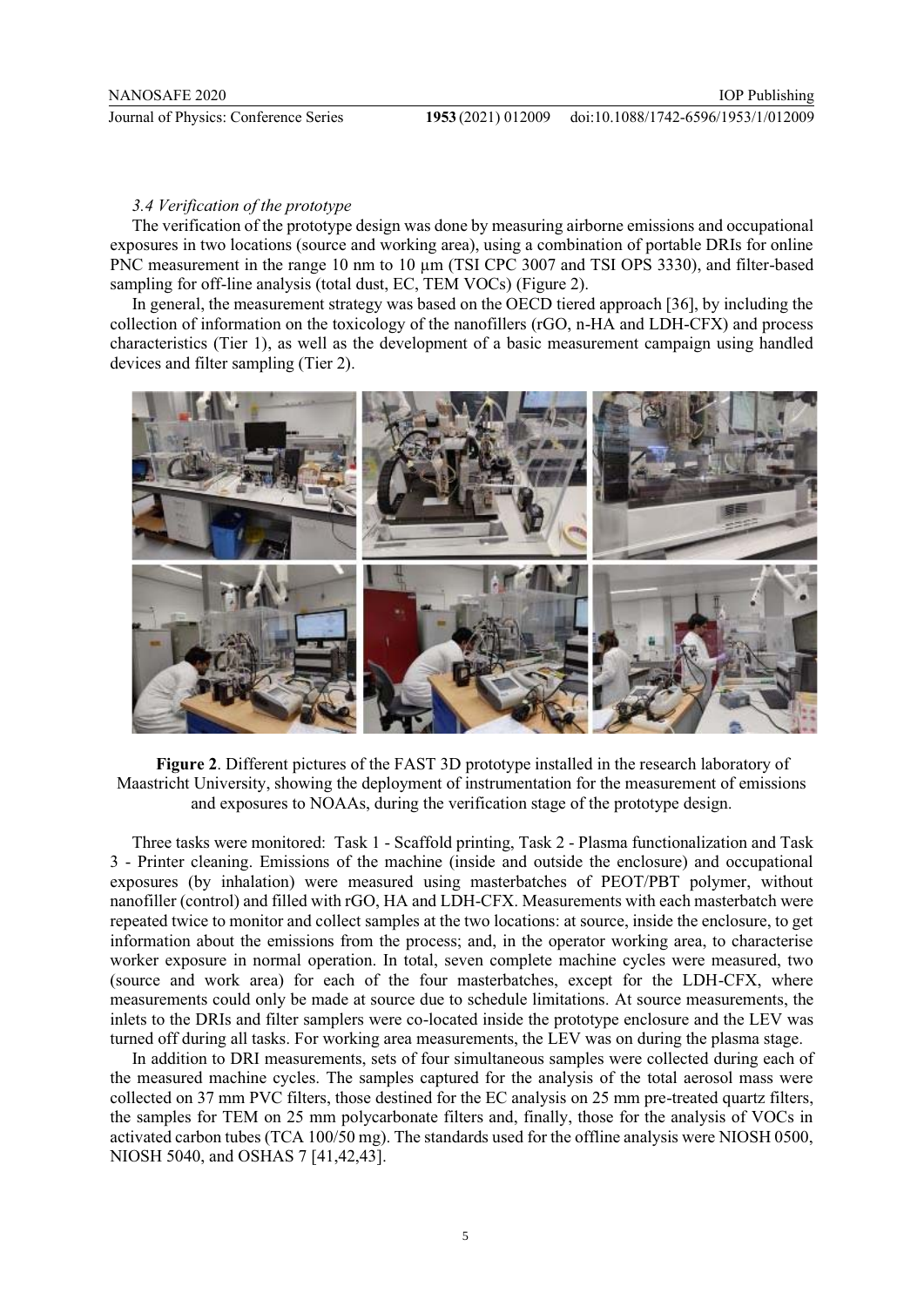The inference about potential occupational exposures was made by comparing the measurements in the working area, with substance specific and categorical OELs. The worst case was postulated, assuming that the entire sampled mass corresponded to the pollutant evaluated. OELs selected for the nanoparticulate range were: 40.000 particles/cm<sup>3</sup> for the total particle number concentration (PNC); 0,165 mg/m<sup>3</sup> for rGO (0,066 \* WEL, TWA for graphite (respirable) is 2,5 mg/m<sup>3</sup>); and 0,3 mg/m<sup>3</sup> for HA and LDH-CFX respectively (MAK values, respirable) [44,45,46].

In this work, sampling devices were not worn by the worker so as not to disturb its working procedures and comfort. Alternatively, they were located at a static point, in front of the printer enclosure, where the operator is usually located during the process. The operator wore conventional lab clothes, and gloves were used during the printing and cleaning tasks.

#### **4. Results and discussion**

*4.1 Map of strategies for a safe design and operation of the FAST prototype, regarding the risk resulting from the emission of NOAAs* 

Table 3 shows the map of strategies for a safe design and operation of the FAST 3D printer prototype, regarding the risk to health resulting from the emission of NOAAs by the machine. This emission can result in occupational inhalation exposures of NOAAs by workers.

Regarding the strategies applied by the DESIGNER, inherently safe design strategies are always the first priority. They are aimed at eliminating hazards or reducing the associated risks, by changing the design or operating characteristics of the machine [38]. Examples of this type of measures proposed for the FAST prototype are: 1) the use of alternative nanofillers in the manufacturing process (this measure is conditioned by compliance with regulations on medical devices and chemicals); 2) the modification and improvement of the operating parameters of the process, to reduce emissions; 3) the design of operation, maintenance and cleaning sequences to minimize environmental, health and safety impacts.

Safeguards and complementary protective strategies are implemented when it has not been feasible to eliminate the hazard or reduce its associated risk sufficiently, using inherently safe design measures. Examples of this type of measures proposed for the FAST prototype are: 1) the enclosing of 3D printer and the installation of a LEV with filtration; 2) the interlocking of the enclosure doors with automatic monitoring and its connection with the safety-related parts of the control system, to prevent airborne hazardous emissions until doors are closed (e.g. with the plasma operating); and 3) the installation of the machine in a dedicated room.

After the implementation of inherently safe design and complementary protective strategies, the remaining residual risks are identified in the information for use of the machine. Examples of this type of measures proposed for the FAST prototype are: 1) the implementation of visual danger signals on the FAST prototype (e.g. hazardous emissions, use of PPEs, doors always closed), and 2) the elaboration of the Instruction Manual (IM) of the machine, describing among other: the intended use of the FASTmachine; the hazardous substances that can be generated by the process; the complementary protective measures to be taken at workplace by the end user (LEV connection; operating, maintenance and cleaning procedures, adequate PPEs and hygiene arrangements).

Strategies applied by the designer can be supplemented by USER strategies in the workplace, to cover the residual risks and achieve the maximum overall risk reduction. This user-strategy should rely strongly on information provided by the manufacturer, basically through the Instruction Manual. Some typical user-strategies in the workplace under the STOP principle proposed by FAST, not the only ones, focus on the implementation of additional engineering measures, organizational measures, PPEs and training.

Some strategies have already been implemented by the FAST prototype; others are still pending and may guide future improvements in the prototype, for the future placing on the market and professional use by workers.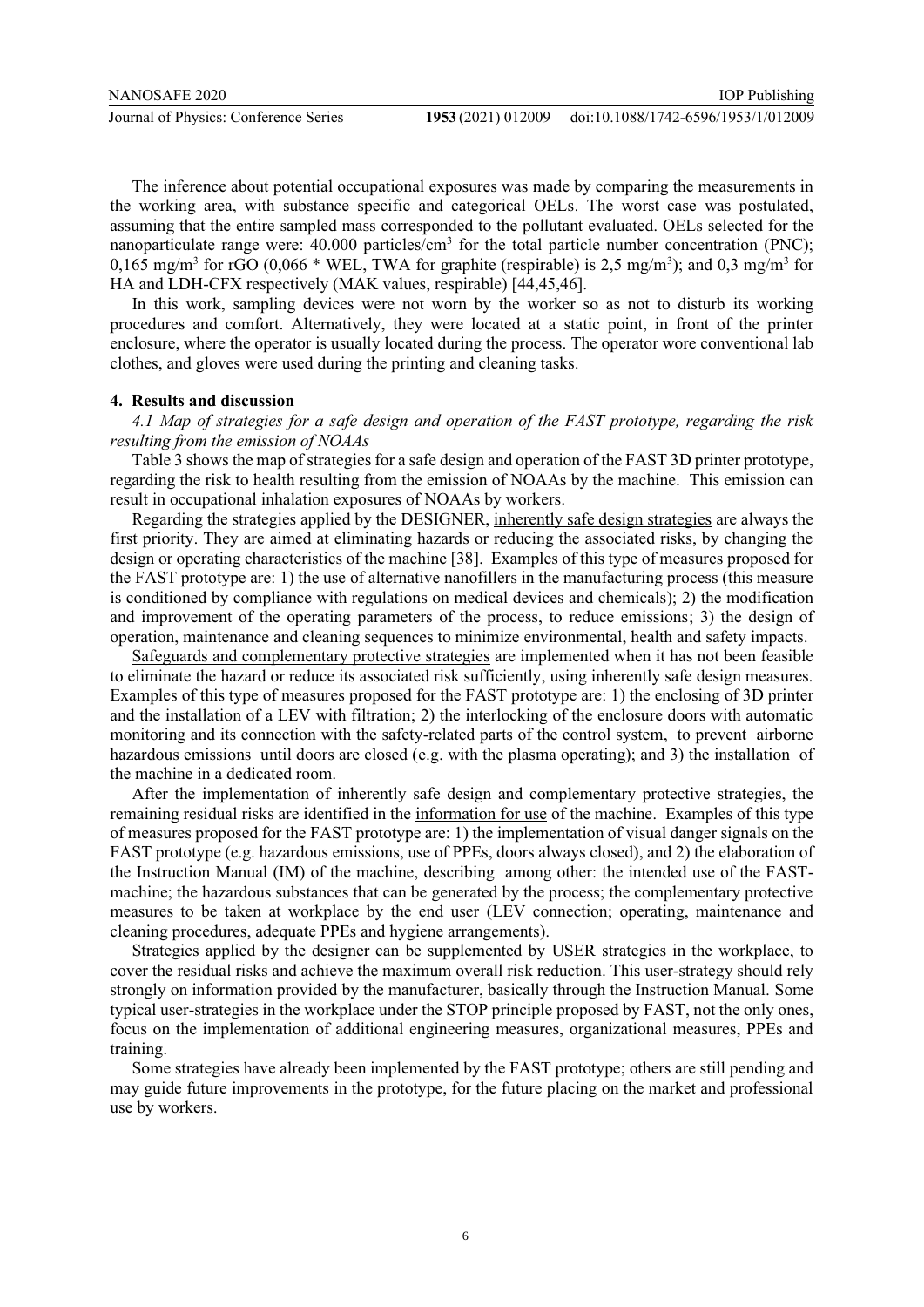**Journal of Physics: Conference Series** 

|                      |                                      |                      | <b>A. DESIGNER STRATEGIES</b>                                                                        |
|----------------------|--------------------------------------|----------------------|------------------------------------------------------------------------------------------------------|
|                      | TYPE OF STRATEGY                     |                      | MEASURES PROPOSED FOR THE FAST 3D                                                                    |
|                      |                                      |                      | PRINTING PROTOTYPE                                                                                   |
|                      |                                      |                      | Alternative ENMs; conditioned by compliance with                                                     |
| Step 1               | 1. Inherently safe design strategies |                      | REACH, RoHS, RMD (EN ISO 10993) [47].                                                                |
| (First               | ("Pure" SbD strategies)              |                      | Modification / Improvement of the operating                                                          |
| priority)            |                                      |                      | parameters of the machine (to reduce emissions);                                                     |
|                      |                                      |                      | improved design of operation, maintenance and                                                        |
|                      |                                      |                      | cleaning procedures to minimize EHS impacts.                                                         |
|                      |                                      |                      | Interlocking enclosure doors with automatic                                                          |
|                      |                                      | 2.1 Reduction of     | monitoring (EN ISO 14119) [48] and safety-related                                                    |
|                      |                                      | emission             | parts of control system (EN ISO 13849-1) [49], to                                                    |
|                      |                                      |                      | prevent airborne hazardous emissions until doors are                                                 |
| Step 2               | 2. Safeguarding<br>and               |                      | closed (e.g. with the plasma operating). Start command                                               |
| (Second<br>priority) | complementary                        | 2.2 Reduction by     | to LEV.<br>Enclosing 3D printer $+$ LEV $+$ filtration, safety-related                               |
|                      | protective                           | ventilation or other | parts of control system (EN ISO 14123-1, EN ISO                                                      |
|                      | strategies                           | engineering means    | 13849-1) [39,49].                                                                                    |
|                      |                                      | 2.3 Reduction of     | Dedicated room (EN ISO 14123-1) [39].                                                                |
|                      |                                      | exposure by          |                                                                                                      |
|                      |                                      | machinery            |                                                                                                      |
|                      |                                      | operation or         |                                                                                                      |
|                      |                                      | segregation          |                                                                                                      |
|                      |                                      |                      | Warning of residual risks: visual danger signals                                                     |
|                      |                                      |                      | (hazardous emissions, use of PPEs, doors always                                                      |
|                      |                                      |                      | closed) (EN 61310) [50].                                                                             |
| Step 3               |                                      |                      | Instruction Manual (IM) (EN ISO 20607:2019) [51]:                                                    |
| (Third               | 2. Information for use strategies    |                      | intended use; hazardous substances that can be                                                       |
| priority)            |                                      |                      | generated by the machine; complementary protective                                                   |
|                      |                                      |                      | measures to be taken at workplaces [risk control<br>system (machine-LEV); operating, maintenance and |
|                      |                                      |                      | cleaning procedures; PPEs and hygiene arrangements].                                                 |
|                      |                                      |                      | <b>B. USER STRATEGIES</b>                                                                            |
|                      | TYPE OF STRATEGY                     |                      | MEASURES PROPOSED FOR THE FAST 3D                                                                    |
|                      |                                      |                      | PRINTING PROTOTYPE                                                                                   |
|                      |                                      | Substitute/Modify    | In agreement with recommendations provided by the                                                    |
|                      |                                      |                      | manufacturer in the Instruction Manual (IM).                                                         |
|                      |                                      |                      | Conformity with the intended use of the machine.                                                     |
|                      |                                      | Further Technical    | In agreement with recommendations provided by the                                                    |
|                      |                                      | measures             | manufacturer in the IM. Connection of the machine to                                                 |
|                      |                                      |                      | a LEV system, if required. Portable vacuum unit for                                                  |
|                      | <b>STOP</b> principle                |                      | cleaning tasks.                                                                                      |
|                      |                                      | Organizational       | In agreement with recommendations provided by the                                                    |
|                      |                                      | measures             | manufacturer in the IM. Safe working procedures for                                                  |
|                      |                                      |                      | normal operation (Close enclosure doors) and                                                         |
|                      |                                      |                      | cleaning/maintenance operations. Safety and health<br>signs at work (Directive 92/58/EC) [52].       |
|                      |                                      | Use of PPEs          | In agreement with recommendations provided by the                                                    |
|                      |                                      |                      | manufacturer in the IM. PPEs are required during                                                     |
|                      |                                      |                      | operation, cleaning and maintenance operations (safety                                               |
|                      |                                      |                      | glasses, safety gloves, and respirator). Ensure proper                                               |
|                      |                                      |                      | maintenance of PPEs.                                                                                 |

| <b>Table 3.</b> Map of strategies for a safe design and operation of the FAST prototype, regarding the |
|--------------------------------------------------------------------------------------------------------|
| risk resulting from the emission of NOAAs                                                              |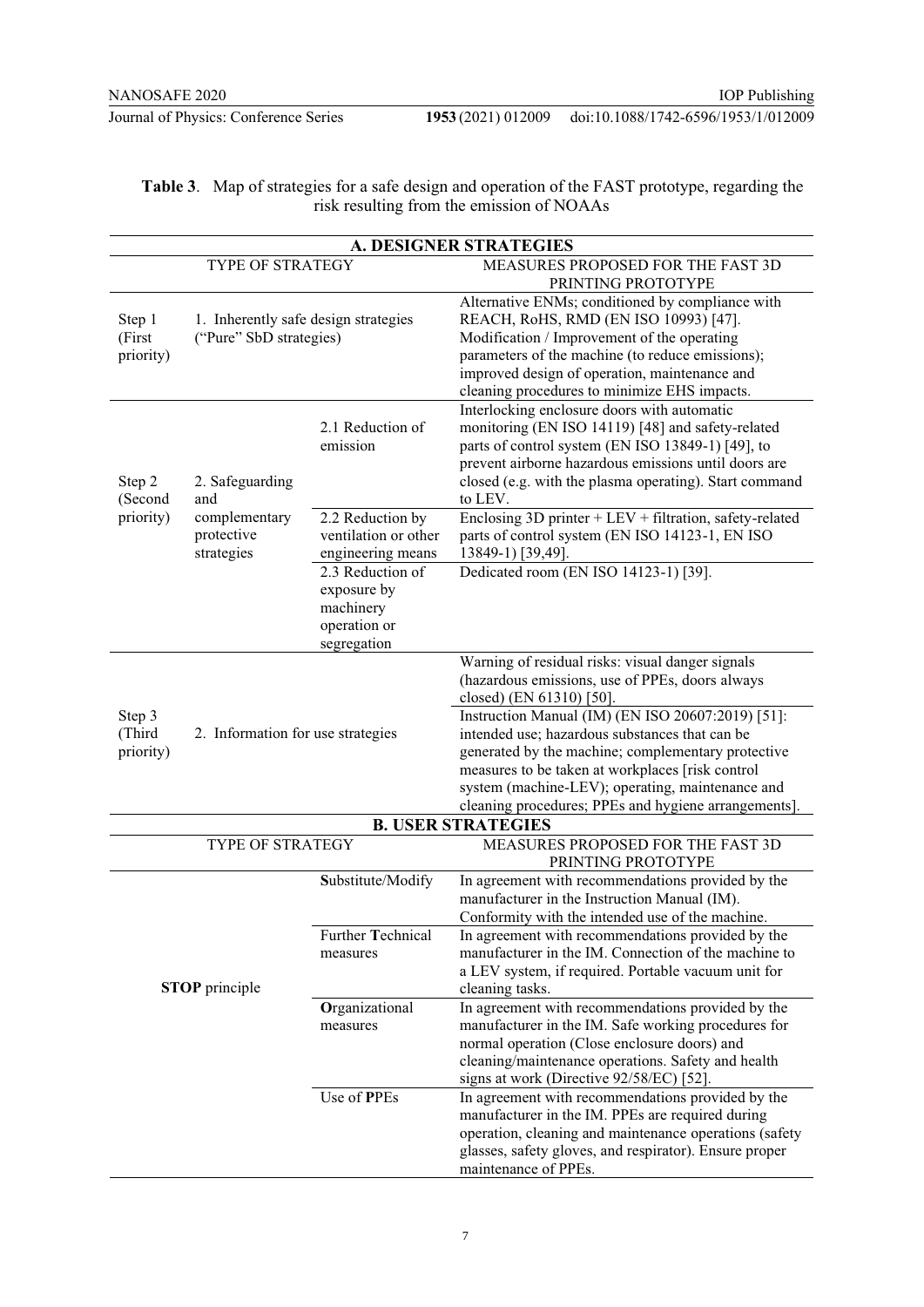#### doi:10.1088/1742-6596/1953/1/012009



Figure 3. Time series (PNC, particles/cm<sup>3</sup>) registered by DRIs, at source (left) and in the operator working area (right), during testing with masterbatches of PEOT/PBT, without nanofiller (control) and filled with rGO, HA and LDH-CFX (up to down). T1, T2 and T3 respectively identify the tasks of Printing, Plasma and Cleaning. TEM image shows spherical silica particles (20 nm and 200 nm) collected at source during the rGO test, which are suggested to be generated from the interaction of plasma with the gas precursor (APTMS).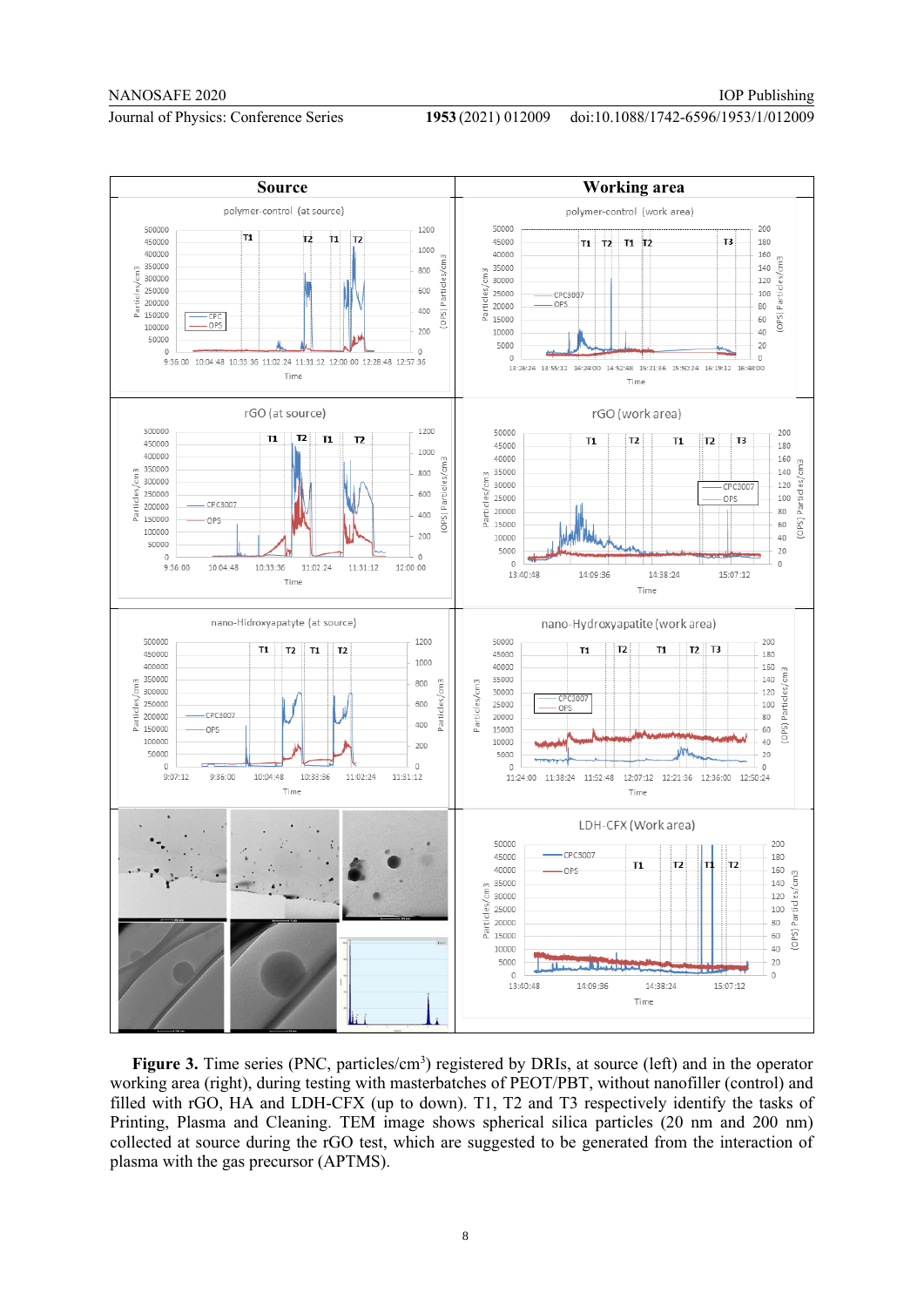*4.2 Verification of the prototype design by measuring airborne emissions and occupational exposures.* 

**-** Air emissions of the machine prototype

Data at source, inside the enclosure of the 3D prototype, showed no releases of particles or a slight increase of PNC during the printing step, for all nanofillers tested (Figure 3). As reported in the literature [5,21], these ultrafine particles are probably condensates of organic compounds generated during the polymer heating and degradation.

Measurements taken at source showed that the plasma process produced a high number of nanoparticles, as expected. A high increase of PNC during the plasma process, above 250.000 particles/cm<sup>3</sup>, has been measured (peak value exceeding 450.000 particles/cm<sup>3</sup>). TEM analysis of the particles collected in the plasma stage, identified spherical particles smaller than 200 nm in all cases. The morphology and the composition (EDX) of these particles suggest that they are silica nanoparticles, produced during the plasma interaction with the amino-silane precursor gas (APTMS). Silica nanoparticles are currently synthesised in plasma reactors using organosilicon compounds.

No nanofillers particles (rGO, n-HA, LDH-CFX) were observed in any of the samples collected, suggesting no release of free nanofillers to the air once they have been embedded in the masterbatch.

**Concupational exposures by inhalation** 

Data collected in the working area, in normal operation, showed no increase in PNC from the background levels (Figure 3). The exposure is well below the categorical OEL of 40.000 particles/cm3 selected, in all cases.

A summary of the average particle number concentration, at source and working area, for the different tested masterbatches (control, rGO, HA and LDFH-CFX) and stages of the manufacturing process (Printing, Plasma and Cleaning), can be shown in tables 4 and 5 at the end of the paper.

The analysis of filter samples showed that, in all cases, the total aerosol mass and the total EC mass were below the limit of detection (LOD).

Very few particles were observed in the samples collected at the working area. Their morphology and composition suggest that they are common particles found in the work environment. Nanofillers particles were not observed in any of the samples collected at the working area. Silica particles were also not observed, suggesting that these nanoparticles are not released to the working area when working in normal operation (enclosure of the prototype with the doors closed).

Finally, data on the levels of the four volatile organic compounds identified and measured (acetonitrile, toluene, acetone and ethanol) were well below applicable OELs. In any case, the source of these VOCs, quite common in the lab, is unclear and cannot be directly associated to 3D printing activities.

#### **5. Conclusions and beyond**

This paper summarizes the map of SbD strategies designed by the EU-project FAST, to address the risk to health resulting from the potential air emission of NOAAs by the FAST 3D printer prototype, during the manufacture of scaffolds and secondary operations; which may result in occupational exposures by inhalation. Some SbD strategies have already been implemented by the prototype. Others are still pending and may guide improvements to the machine for the future placing on the market and professional use by workers.

Measurements at source showed that the plasma stage produced a high number of nanoparticles, as expected. These particles are spherical particles, with a size between 20 and 200 nm. It is suggested that they are n-SiO<sub>2</sub> nanoparticles produced during the plasma interaction with the APTMS precursor gas.

Nanofiller particles (rGO, n-HA, LDH-CFX) were not observed, neither at source nor in the working area, suggesting no release of free nanofillers to the air one they have been embedded in the polymer masterbatch.

Silica nanoparticles generated during the plasma stage were not observed in the working area, suggesting no release of these nanoparticles when working in normal operation (enclosure of the prototype with the doors closed).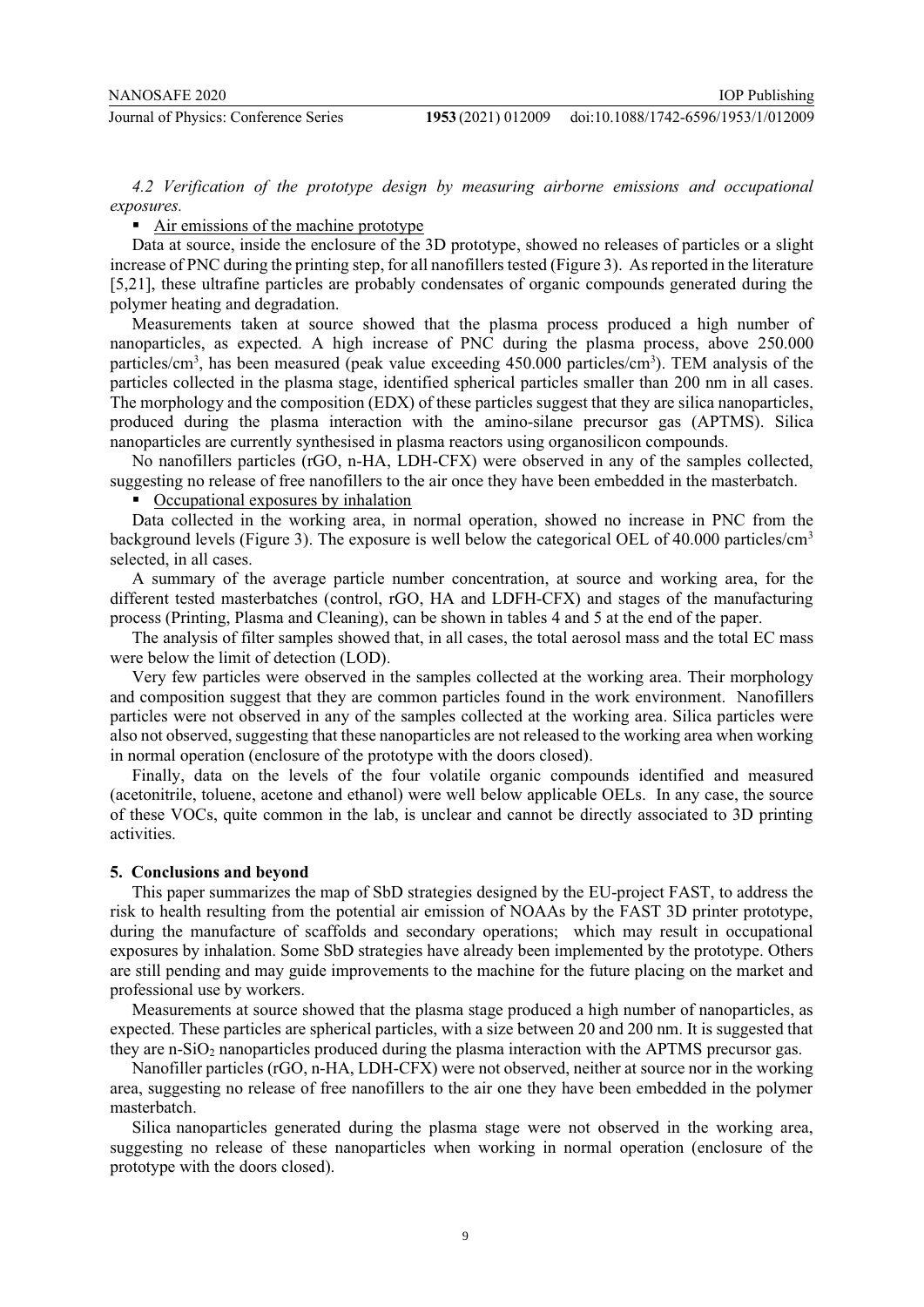Additionally, the exposure in the workplace was far below the selected OELs for PNC, dust, EC and VOCs.

Measurements of emissions and exposures carried out during the project for the verification of the FAST 3D prototype design, demonstrated that - when working with the prototype for its intended use, following established manufacturing procedures, with the enclosure doors closed and the LEV activated - the emission of the machine and the worker's exposure to nanoparticles are well controlled.

## **Acknowledgments**

The project FAST received funding from the European Union's Horizon 2020 research and innovation programme, under grant agreement  $N^{\circ}$  685825. This paper reflects only the authors' views, and the Commission is not responsible for any use that may be made of the information contained therein.

# **References**

- [1] FAST- Functionally Graded Additive Manufacturing Scaffolds by Hybrid Manufacturing, 2015- 2019, GA 685825. http://project-fast.eu/en/home
- [2] ISO/ASTM 52900:2015 Additive manufacturing General principles Terminology.
- [3] EC (2020) Conformity assessment procedures for 3D printing and 3D printed products to be used in a medical context for COVID-19, 4 pp. https://ec.europa.eu/health/sites/health/files/md\_sector/docs/md\_mdcg\_qa\_3d\_ppp\_covid-19\_en.pdf
- [4] Floyd Azimi, P., Zhao, D., Pouzet, C., Crain, N. E., & Stephens, B. (2016). Emissions of ultrafine particles and volatile organic compounds from commercially available desktop three-dimensional printers with multiple filaments. Environ. Sci. Technol. 2016, 50, 3, 1260–1268. https://doi.org/10.1021/acs.est.5b04983
- [5] Floyd, E. L., Wang, J., & Regens, J. L. (2017). Fume emissions from a low-cost 3-D printer with various filaments. Journal of occupational and environmental hygiene, 14(7), 523-533. https://doi.org/10.1080/15459624.2017.1302587
- [6] Mendes, L., Kangas, A., Kukko, K., Mølgaard, B., Säämänen, A., Kanerva, T., ... & Hämeri, K. (2017). Characterization of emissions from a desktop 3D printer. Journal of Industrial Ecology, 21(S1), S94-S106. https://doi.org/10.1111/jiec.12569
- [7] Simon, T. R., Aguilera, G. A., & Zhao, F. (2017). Characterization of particle emission from fuse deposition modeling printers. In ASME 2017 12th International Manufacturing Science and Engineering Conference Collocated with the JSME/ASME 2017 6th International Conference on Materials and Processing (pp. V002T01A040-V002T01A040). American Society of Mechanical Engineers. https://doi.org/10.1115/MSEC2017-3007
- [8] Stabile, L., Scungio, M., Buonanno, G., Arpino, F., & Ficco, G. (2017). Airborne particle emission of a commercial 3D printer: the effect of filament material and printing temperature. Indoor Air, 27(2), 398-408. https://doi.org/10.1111/ina.12310
- [9] Stefaniak, A. B., LeBouf, R. F., Duling, M. G., Yi, J., Abukabda, A. B., McBride, C. R., & Nurkiewicz, T. R. (2017). Inhalation exposure to three-dimensional printer emissions stimulates acute hypertension and microvascular dysfunction. Toxicology and applied pharmacology, 335, 1-5. https://doi.org/10.1016/j.taap.2017.09.016
- [10] Stefaniak, A. B., LeBouf, R. F., Yi, J., Ham, J., Nurkewicz, T., Schwegler-Berry, D. E., ... & Martin Jr, S. B. (2017). Characterization of chemical contaminants generated by a desktop fused deposition modeling 3-dimensional Printer. Journal of occupational and environmental hygiene, 14(7), 540-550. https://doi.org/10.1080/15459624.2017.1302589
- [11] Zhang, O., Wong, J. P., Davis, A. Y., Black, M. S., & Weber, R. J. (2017). Characterization of particle emissions from consumer fused deposition modeling 3D printers. Aerosol Science and Technology, 51(11), 1275-1286. https://doi.org/10.1080/02786826.2017.1342029
- [12] Stefaniak, A. B., Bowers, L. N., Knepp, A. K., Virji, M. A., Birch, E. M., Ham, J. E., ... & Johnson, A. R. (2018). Three‐dimensional printing with nano‐enabled filaments releases polymer particles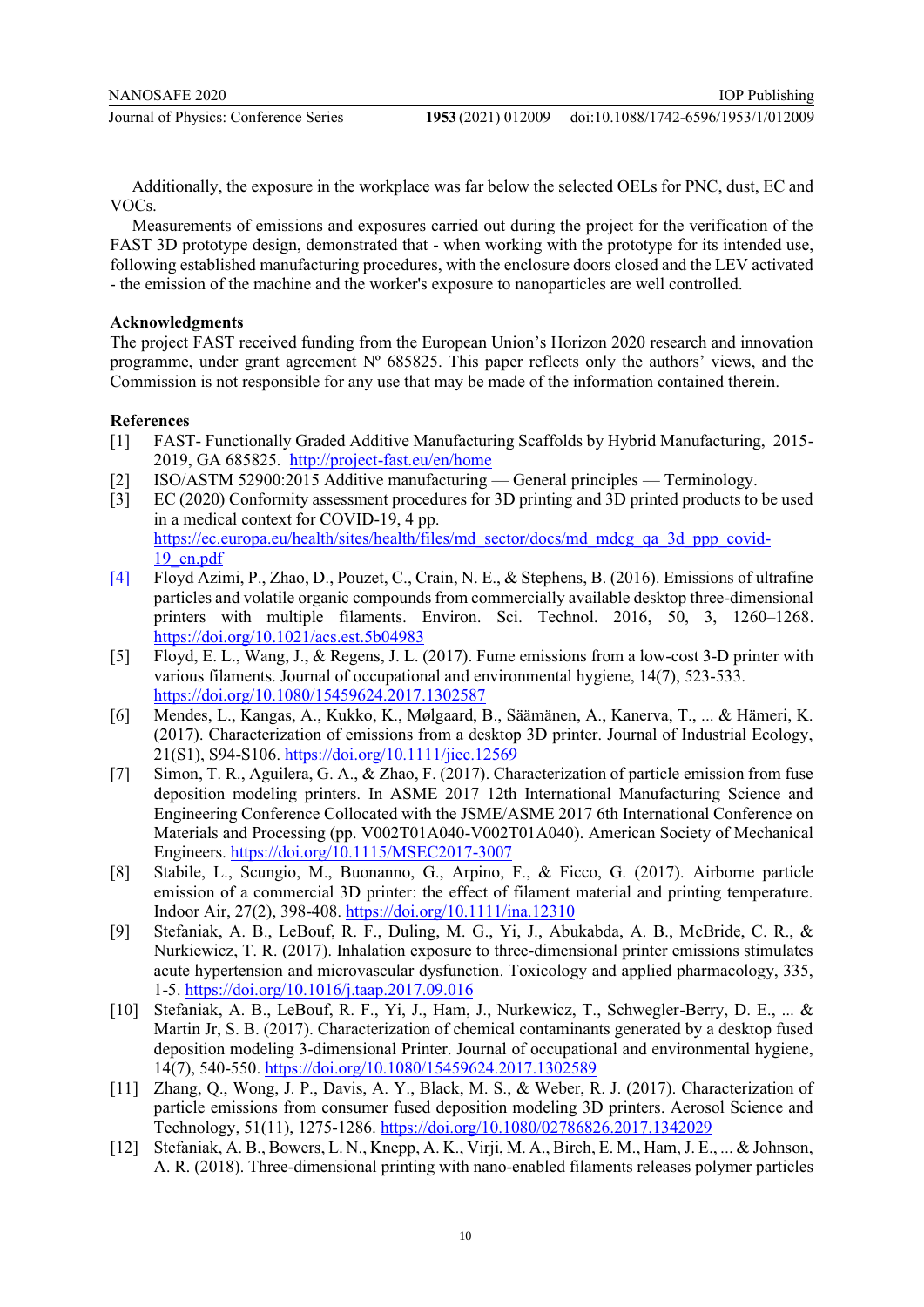doi:10.1088/1742-6596/1953/1/012009

containing carbon nanotubes into air. Indoor air, 28(6), 840-851. https://doi.org/10.1111/ina.12499

- [13] Byrley, P., George, B. J., Boyes, W. K., & Rogers, K. (2019). Particle emissions from fused deposition modeling 3D printers: Evaluation and meta-analysis. Science of The Total Environment, 655, 395-407. https://doi.org/10.1016/j.scitotenv.2018.11.070
- [14] Davis, A. Y., Zhang, Q., Wong, J. P., Weber, R. J., & Black, M. S. (2019). Characterization of volatile organic compound emissions from consumer level material extrusion 3D printers. Building and Environment, 106209. https://doi.org/10.1016/j.buildenv.2019.106209
- [15] Chýlek, R., Kudela, L., Pospíšil, J., & Šnajdárek, L. (2019). Fine particle emission during fused deposition modelling and thermogravimetric analysis for various filaments. Journal of Cleaner Production, 237, 117790. https://doi.org/10.1016/j.jclepro.2019.117790
- [16] Gary A. Roth, Charles L. Geraci, Aleksandr Stefaniak, Vladimir Murashov & John Howard (2019) Potential occupational hazards of additive manufacturing, Journal of Occupational and Environmental Hygiene, 16:5, 321-328. https://doi.org/10.1080/15459624.2019.1591627
- [17] Gu, J., Uhde, E., Wensing, M., Xia, F., & Salthammer, T. (2019). Emission Control of Desktop 3D Printing: The Effects of a Filter Cover and an Air Purifier. Environmental Science & Technology Letters, 6(8), 499-503. https://doi.org/10.1021/acs.estlett.9b00376
- [18] Gu, J., Wensing, M., Uhde, E., & Salthammer, T. (2019). Characterization of particulate and gaseous pollutants emitted during operation of a desktop 3D printer. Environment international, 123, 476-485. https://doi.org/10.1016/j.envint.2018.12.014
- [19] Stefaniak, A. B., Johnson, A. R., Du Preez, S., Hammond, D. R., Wells, J. R., Ham, J. E., ... & Knepp, A. K. (2019). Insights into emissions and exposures from use of industrial-scale additive manufacturing machines. Safety and health at work, 10(2), 229-236. https://doi.org/10.1016/j.shaw.2018.10.003
- [20] Väisänen, A. J., Hyttinen, M., Ylönen, S., & Alonen, L. (2019). Occupational exposure to gaseous and particulate contaminants originating from additive manufacturing of liquid, powdered, and filament plastic materials and related post-processes. Journal of occupational and environmental hygiene, 16(3), 258-271. https://doi.org/10.1080/15459624.2018.1557784
- [21] Wojtyła, S., Klama, P., Śpiewak, K., & Baran, T. (2019). 3D printer as a potential source of indoor air pollution. International Journal of Environmental Science and Technology, 1-12. https://doi.org/10.1007/s13762-019-02444-x
- [22] Rachel E. Zisook, Brooke D. Simmons, Mark Vater, Angela Perez, Ellen P. Donovan, Dennis J. Paustenbach & William D. Cyrs (2020) Emissions associated with operations of four different additive manufacturing or 3D printing technologies, Journal of Occupational and Environmental Hygiene, 17:10, 464-479, DOI: 10.1080/15459624.2
- [23] Navakanth Vijay Challagulla, Vartika Rohatgi, Dolly Sharma, Ranjit Kumar. Recent developments of nanomaterial applications in additive manufacturing: a brief review, Current Opinion in Chemical Engineering, Volume 28, 2020, Pages 75-82, https://doi.org/10.1016/j.coche.2020.03.003.
- [24] Alicia A. Taylor, Elaine L. Freeman, Merel J.C. van der Ploeg. Regulatory developments and their impacts to the nano-industry: A case study for nano-additives in 3D printing, Ecotoxicology and Environmental Safety, Volume 207, 2021, 111458, https://doi.org/10.1016/j.ecoenv.2020.111458.
- [25] Kwon, O., Yoon, C., Ham, S., Park, J., Lee, J., Yoo, D., & Kim, Y. (2017). Characterization and control of nanoparticle emission during  $3D$  printing. Environmental science & technology, 51(18), 10357-10368. https://doi.org/10.1021/acs.est.7b01454
- [26] NIOSH 2017 Evaluation of 3-D Printer Emissions and Personal Exposures at a Manufacturing Workplace. Report No. 2017-0059-3291.
- [27] HSE (2019) Measuring and controlling emissions from polymer filament desktop 3D printers. Research Report RR1146
- [28] Directive 2006/42/EC of the European Parliament and of the Council of 17 May 2006 on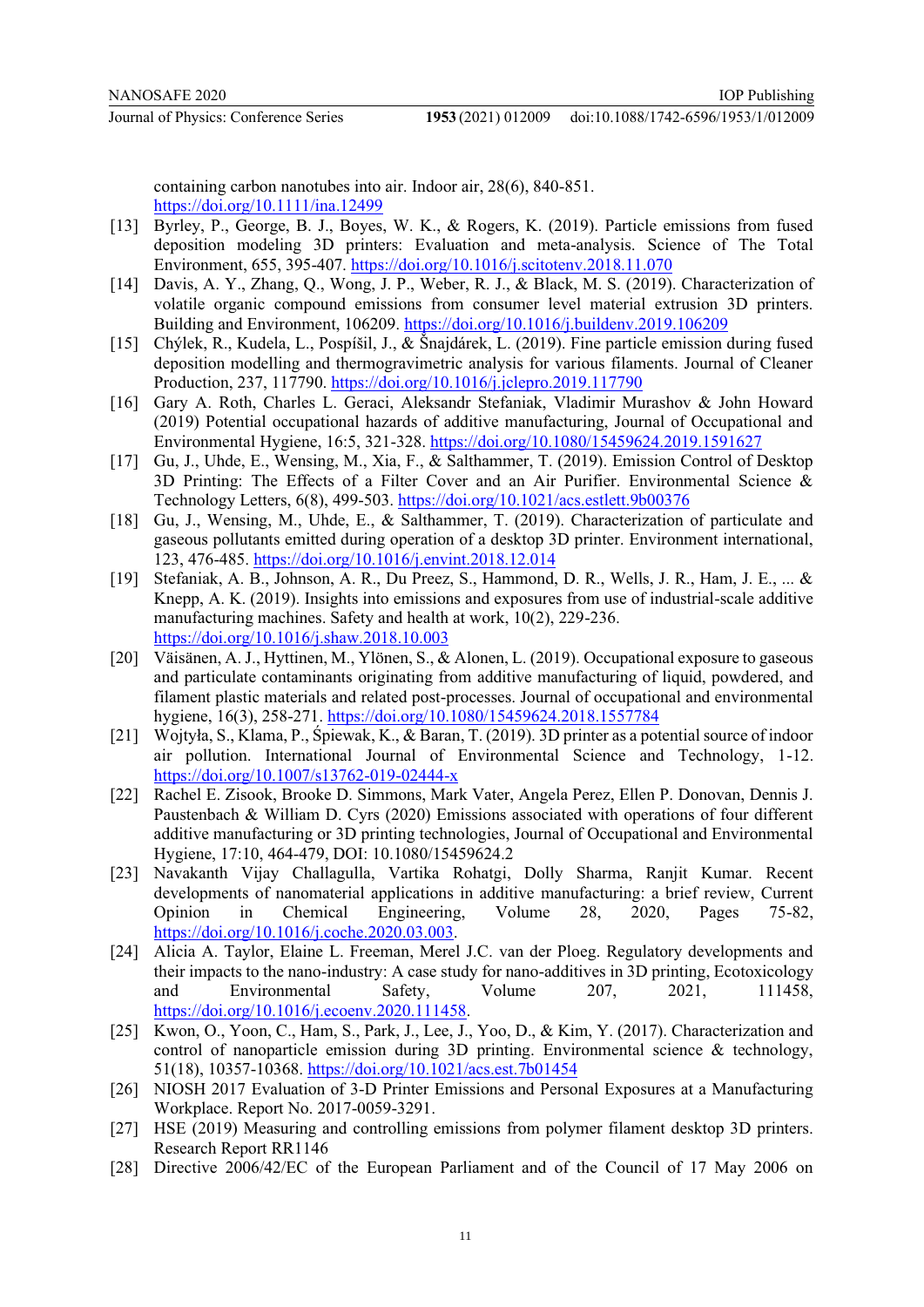machinery, and amending Directive 95/16/EC (Refunded text).

- [29] Directive 93/42/EEC of 14 June 1993 concerning medical devices.
- [30] López de Ipiña JM, Florez S, Seddon R, Chapartegui M, Hernan A, Insunza M, Vavouliotis A, Koutsoukis G, Latko P and Durałek P (2019) Application of standardization for the design and construction of carbon nanotube-based product pilot lines in compliance with EU regulation on machinery. J. Phys.: Conf. Ser. 1323 012024. https://doi.org/10.1088/1742-6596/1323/1/012024
- [31] ISO/ASTM CD 52931 Additive manufacturing Environmental health and safety Standard guideline for use of metallic materials.
- [32] ISO/ASTM CD 52932 Additive manufacturing Environmental health and safety Standard test method for determination of particle emission rates from desktop 3D printers using material extrusion.
- [33] ISO/ASTM WD 52933 Additive manufacturing Environment, health and safety Consideration for the reduction of hazardous substances emitted during the operation of the nonindustrial ME type 3D printer in workplaces, and corresponding test method.
- [34] EN ISO 10993- 5:2009 Biological evaluation of medical devices Part 5: Tests for in vitro cytotoxicity.
- [35] FAST (2018) Toxicity assessment of fillers. Deliverable D8.2 34 pp. https://cordis.europa.eu/project/id/685825/results
- [36] FAST (2018) Toxicity assessment of masterbatches. Deliverable D8.4, 24 pp. https://cordis.europa.eu/project/id/685825/results
- [37] Camara-Torres M, Duarte S, Sinha R, Egizabal A, Alvarez N, Bastianini M, Sisani M, Scopece P, Scatto M, Bonetto A, Marcomini A, Sanchez A, Patelli A, Mota C, Moroni L (2021) 3D additive manufactured composite scaffolds with antibiotic-loaded lamellar fillers for bone infection prevention and tissue regeneration. Bioactive Materials 6 (2021) 1073–1082. https://doi.org/10.1016/j.bioactmat.2020.09.031
- [38] EN ISO 12100: 2010 Safety of machinery General principles for design Risk assessment and risk reduction.
- [39] EN ISO 14123-1:2015 Safety of machinery. Reduction of risks to health from hazardous substances emitted by machinery. Part 1: Principles and specifications for machinery manufacturers.
- [40] OECD (2015). Harmonized tiered approach to measure and assess the potential exposure to airborne emissions of engineered nano-objects and their agglomerates and aggregates at workplaces. ENV/JM/MONO(2015)19, http://www.oecd.org/officialdocuments/publicdisplaydocumentpdf/?cote=env/jm/mono(2015)1 9&doclanguage=en
- [41] NIOSH (2016) NMAM 0500. Particulates not otherwise regulated, total. NIOSH Manual of analytical methods (NMAM), 5th edition.
- [42] NIOSH (2016) NMAM 5040. Elemental carbon (diesel particulate). NIOSH Manual of analytical methods (NMAM), 5th.
- [43] OSHA (2017) OSHA 7 Organic vapors.
- [44] ISO/TR 18637:2016 Nanotechnologies -- Overview of available frameworks for the development of occupational exposure limits and bands for nano-objects and their aggregates and agglomerates (NOAAs).
- [45] MAK values 2017 https://onlinelibrary.wiley.com/doi/pdf/10.1002/9783527812127.ch5
- [46] EN 689:2018 Workplace exposure. Measurement of exposure by inhalation to chemical agents. Strategy for testing compliance with occupational exposure limit values.
- [47] EN ISO 10993-1:2009 Biological evaluation of medical devices. Evaluation and testing.
- [48] EN ISO 14119:2013 Safety of machinery. Interlocking devices associated with guards. Principles for design and selection.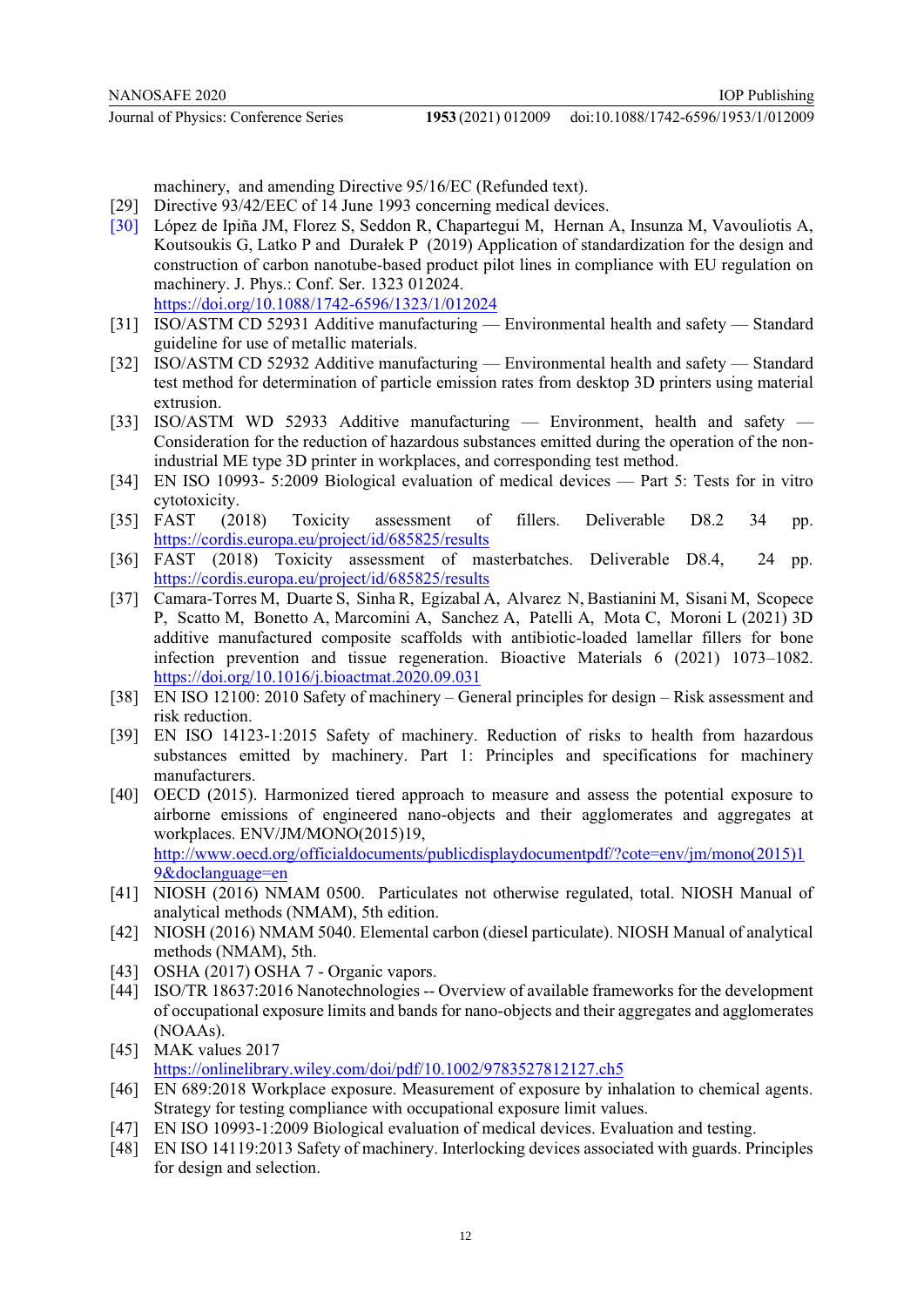doi:10.1088/1742-6596/1953/1/012009

- [49] EN ISO 13849-1:2015 Safety of machinery Safety-related parts of control systems Part 1: General principles for design.
- [50] EN 61310-1:2008 Safety of machinery. Indication, marking and actuation. Requirements for visual, acoustic and tactile signals.
- [51] EN ISO 20607:2019. Safety of machinery. Instruction handbook. General drafting principles.
- [52] Directive 92/58/EEC on the minimum requirements for the provision of safety and/or health signs at work.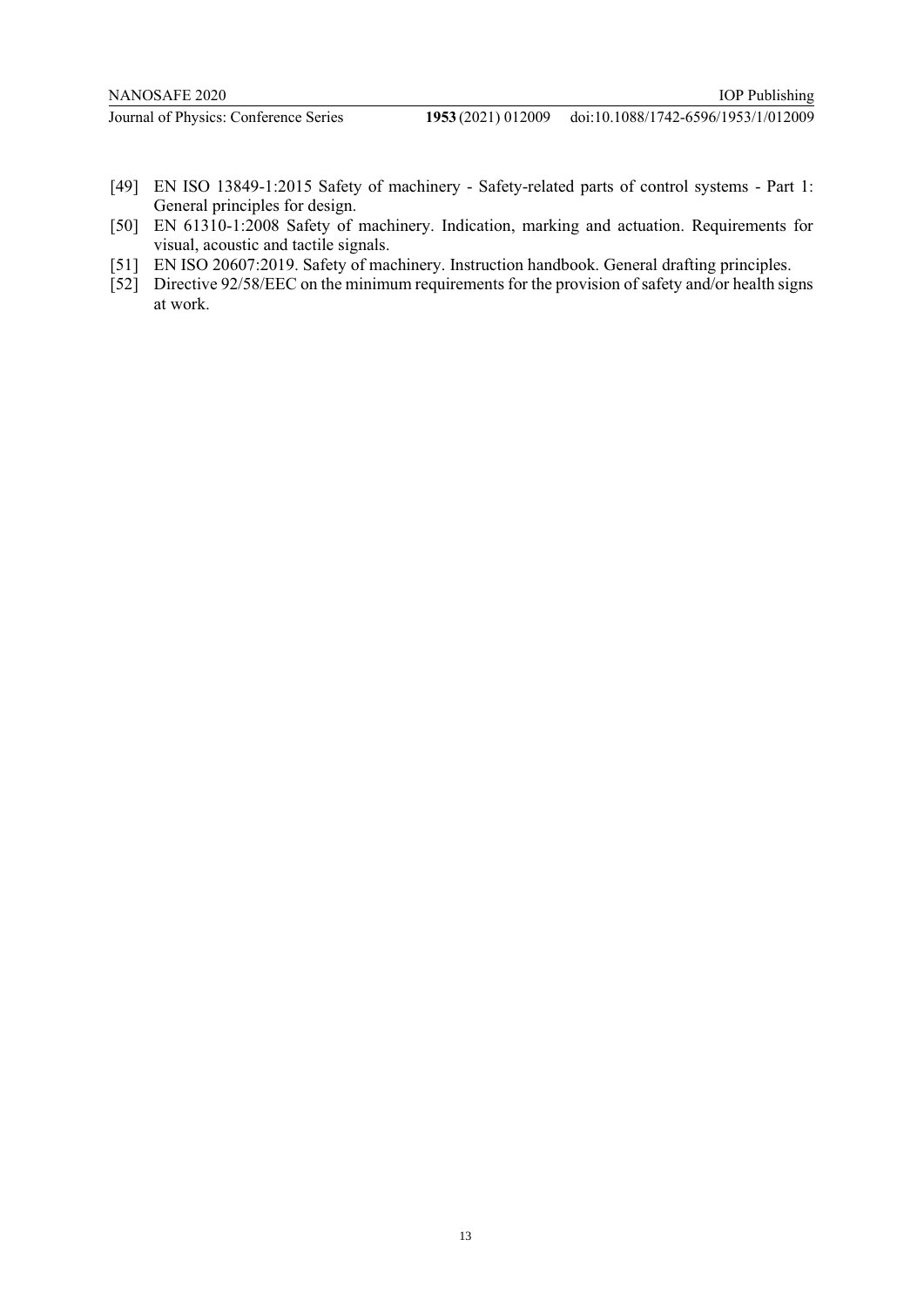| 71389<br>62926<br>73454<br>$(300 \text{ nm} - 10 \text{ µm})$<br>1066<br>519<br>838<br>548<br>S<br>$(10 \text{ nm} - 1 \text{ }\mu\text{m})$<br>225414<br>244155<br>206672<br>Mean<br>6644<br>5969<br>5293<br>5911<br>TSI CPC 3007<br>TSI OPS 3330<br>Masterbatch<br>PRINTING<br>No activity<br>Printing 2<br>PLASMA<br>Printing 1<br>Plasma <sub>2</sub><br>Plasma 1<br>Task | 328854<br>14898<br>9135<br>7235<br>Max.<br>Control |                |               |                |                 |                |        |                 |            |      |      |          |      |      |
|-------------------------------------------------------------------------------------------------------------------------------------------------------------------------------------------------------------------------------------------------------------------------------------------------------------------------------------------------------------------------------|----------------------------------------------------|----------------|---------------|----------------|-----------------|----------------|--------|-----------------|------------|------|------|----------|------|------|
|                                                                                                                                                                                                                                                                                                                                                                               |                                                    |                |               |                | SOURCE          |                |        |                 |            |      |      |          |      |      |
|                                                                                                                                                                                                                                                                                                                                                                               |                                                    |                |               |                | <b>CO</b>       |                |        |                 | $n-HA$     |      |      | LDFH-CFX |      |      |
|                                                                                                                                                                                                                                                                                                                                                                               |                                                    | Min.           | Mean          | SD             | Max.            | Мiп.           | Mean   | SD              | Max.       | Min. | Mean | SD       | Max. | Min. |
|                                                                                                                                                                                                                                                                                                                                                                               |                                                    | 4560           | 4634          | 177            | 5472            | 4045           | 6474   | 3699            | 14034      | 3216 |      |          |      |      |
|                                                                                                                                                                                                                                                                                                                                                                               |                                                    | 5581           | 9355          | 1701           | 11958           | 4631           | 4724   | 899             | 12758      | 3679 |      |          |      |      |
|                                                                                                                                                                                                                                                                                                                                                                               |                                                    | 4415           | 5916          | 542            | 8343            | 4890           | 6240   | 787             | 9309       | 4904 |      |          |      |      |
|                                                                                                                                                                                                                                                                                                                                                                               |                                                    | 12646          | 251496        | 119667         | 459221          | 4519           | 200109 | 58801           | 302427     | 4232 |      |          |      |      |
|                                                                                                                                                                                                                                                                                                                                                                               | 435648                                             | 9034           | 205821        | 90713          | 387223          | 4522           | 194938 | 63708           | 298669     | 8311 |      |          |      |      |
|                                                                                                                                                                                                                                                                                                                                                                               | 14898                                              | 4415           | 7636          | 1262           | 11958           | 4631           | 5482   | 845             | 12758      | 3679 |      |          |      |      |
|                                                                                                                                                                                                                                                                                                                                                                               | 435648                                             | 9034           | 228659        | 106182         | 459221          | 4519           | 197524 | 61304           | 302427     | 4232 |      |          |      |      |
|                                                                                                                                                                                                                                                                                                                                                                               |                                                    |                |               |                | SOURCE          |                |        |                 |            |      |      |          |      |      |
| Masterbatch                                                                                                                                                                                                                                                                                                                                                                   | Control                                            |                |               |                | CO <sub>L</sub> |                |        |                 | $H\Lambda$ |      |      | LDFH-CFX |      |      |
| S<br>Mean<br>Task                                                                                                                                                                                                                                                                                                                                                             | Max.                                               | Min.           | Mean          | SD             | Max.            | Min.           | Mean   | SD              | Max.       | Min. | Mean | SD       | Max. | Min. |
| $\mathbf{\sim}$<br>18<br>No activity                                                                                                                                                                                                                                                                                                                                          | 24                                                 | $\mathbf{1}$   | $\frac{8}{2}$ |                | 22              | $\vec{4}$      | 34     | $\mathbf{\sim}$ | 39         | 27   |      |          |      |      |
| $\overline{17}$<br>Printing 1                                                                                                                                                                                                                                                                                                                                                 | $\overline{c}$                                     | $\overline{4}$ | 84            | 54             | 205             | $\vec{4}$      | 38     | m               | 46         | ಸ    |      |          |      |      |
| $\overline{1}$<br>Printing 2                                                                                                                                                                                                                                                                                                                                                  | 17                                                 |                | $\frac{1}{4}$ | $\overline{2}$ | $\mathcal{C}$   | 15             | 65     | $\overline{10}$ | 78         | 34   |      |          |      |      |
| 12<br>35<br>Plasma 1                                                                                                                                                                                                                                                                                                                                                          | $80\,$                                             | 13             | 325           | 112            | 809             | 98             | 101    | 25              | 234        | 39   |      |          |      |      |
| $\overline{1}$<br>86<br>Plasma 2                                                                                                                                                                                                                                                                                                                                              | 198                                                | 12             | 198           | $80\,$         | 620             | 45             | 138    | $\overline{c}$  | 266        | 66   |      |          |      |      |
| 16<br>PRINTING                                                                                                                                                                                                                                                                                                                                                                | $\overline{21}$                                    | Ξ              | 62            | 39             | 205             | $\overline{4}$ | 52     | Γ               | 78         | ಸ    |      |          |      |      |
| $\overline{1}$<br>$\overline{6}$<br>PLASMA                                                                                                                                                                                                                                                                                                                                    | 198                                                | $\overline{2}$ | 262           | 57             | 809             | 45             | 120    | 23              | 266        | 39   |      |          |      |      |

# NANOSAFE 2020

**Journal of Physics: Conference Series** 

1953 (2021) 012009 doi:10.1088/1742-6596/1953/1/012009

IOP Publishing